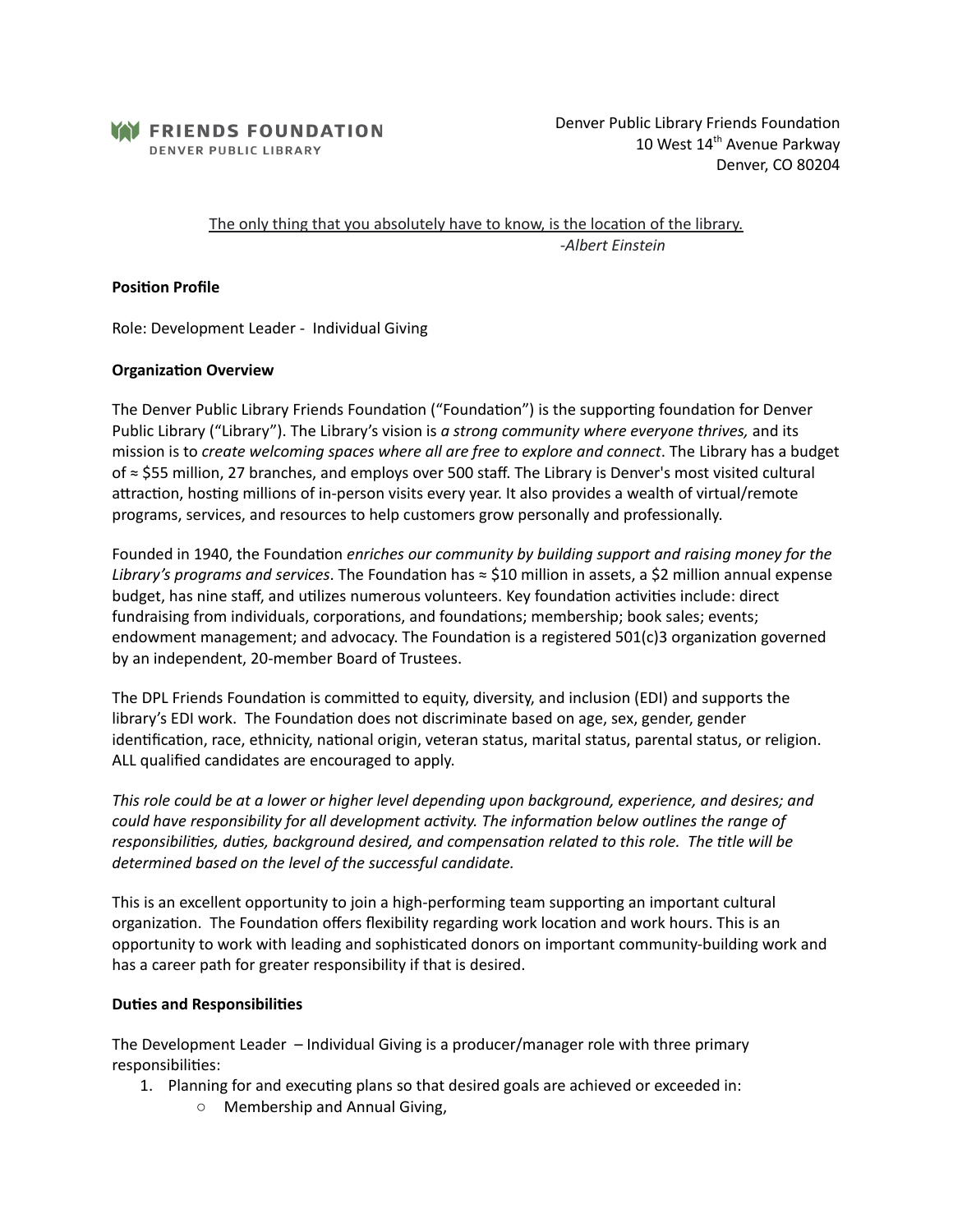- Major Giving, and
- Planned Giving.
- 2. Achieving or exceeding annual revenue & activity goals from an assigned personal portfolio of individual constituents.
- 3. Working as an individual contributor, team member, and team leader (depending on the project or situation) to help the Foundation achieve short-, medium-, and long-term goals.

*Addional Responsibilies: Depending on background and experience, the Development Leader - Individual Giving could have broader responsibility for other development functions including corporate*  $giving$ , *foundation relations*, and *events*.

Responsibilities and duties related to Membership and Annual Giving include:

- Supervising the Membership and Database Manager so that Membership, Annual Giving, and database goals are met or exceeded. This includes ensuring that:
	- Membership renewal and acquisition activities occur to achieve revenue, expense, and stewardship goals.
	- Direct mail activity occurs to renew and acquire donations to achieve revenue, expense, and stewardship goals.
	- $\circ$  Other annual gifts (Memorial and Tribute Giving, unsolicited, etc.) are managed to achieve acknowledgment and stewardship goals.
	- $\circ$  The database system is maintained and enhanced so that the business and reporting needs of the Foundation are met.

Responsibilities and duties related to Major Giving include:

- Cultivating, soliciting, and stewarding donors/prospects in-portfolio to achieve or exceed annual revenue targets.
- Developing moves management plans for key donors and prospects.
- Writing, calling, and meeting in-person with donors and prospects in-portfolio throughout the identification, discovery, cultivation, ask, and stewardship development cycle.
- Inviting Board and Committee members, library staff, and other Foundation staff to assist with donor interaction throughout the development cycle.
- Offering a range of opportunities to donors and prospects that match their interests in the Library. These opportunities may be restricted or unrestricted funding and include annual gifts, multi-year gifts, capital gifts, planned gifts, sponsorships, and program support.
- Evaluating and renewing the portfolio on an as-needed basis.
- Documenting activity with donors and prospects in the Foundation's donor database

Responsibilities and duties related to Planned Giving include:

- Identifying in-portfolio planned giving prospects and submitting proposals to achieve annual planned-giving commitment goals.
- Planning and ensuring the execution of at least one planned giving focused event annually.
- Stewarding planned giving donors to ensure retention.

Responsibilities and duties related to working as an individual contributor, team member, and team leader to help the Foundation achieve short-, medium-, and long-term goals include:

- Assisting in the development and implementation of the Foundation's annual operations plan & budget.
- Developing and delivering reports to track progress toward goals.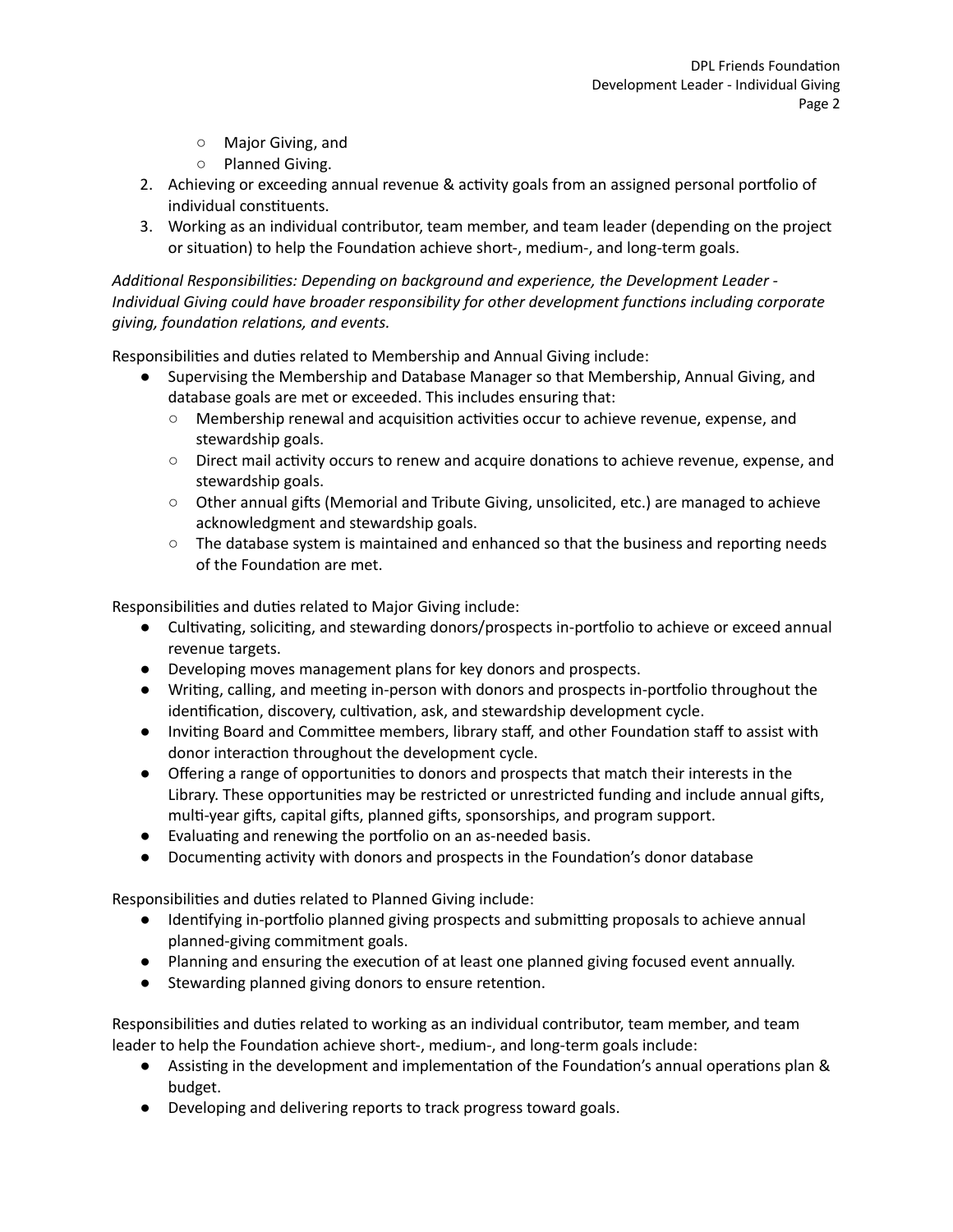- $\bullet$  Joining other Foundation and Library staff on in-person donor and prospect meetings.
- Staying current on the Library's programs & services, and the Foundation's practices, to accurately represent opportunities to, and build comprehensive relationships with, donors and prospects.
- $\bullet$  In conjunction with other staff:
	- o developing and/or assisting in the development of collateral to be offered to donors and prospects;
	- o developing and/or assisting in the development and execution of events; and,
	- o advising on overall development, marketing, event, and other strategies.
- Attending and participating in library and Foundation events to advance the cause of the library and Foundation.
- $\bullet$  Representing the Foundation and the Library so that others view the organizations positively.
- Enhancing the team experience so that the overall goals of the foundation are achieved.

Additional Responsibilities and duties related to - *broader responsibility for other development functions* - may include:

- Management and leadership of the corporate giving, foundation relations, and events functions of the Foundation.
- Serving as the DPLFF staff lead for the 15-person volunteer Development and Events committee.
- Serving as the staff lead with staff and volunteers for membership, capital, comprehensive, and major/principal giving campaigns as such efforts might occur.

# **Compensation**

The Foundation offers a competitive and comprehensive compensation and benefits package. The salary range for this role is \$70K to \$115K. The actual salary could be more or less than this range based on experience and background related to the primary and, if applicable, additional responsibilities.

The Foundation covers a majority of medical and dental premiums for both employee and dependent coverage with several options from which to choose. Other benefits include: a retirement plan contribution; PTO; holidays; and, fully paid life insurance, short & long-term disability, and ad&d coverage.

# **Background Sought**

The credentials, experience, and personal characteristics necessary to perform the job are:

- 5 or more years of experience related to the responsibilities and duties described above.
- A Bachelor's or higher-level academic degree.
- A track record that includes raising \$350,000 or more from individual donors on an annual basis.
- Experience with annual, multiple-year, capital, event, and program-focused individual fundraising.
- Demonstrated ability to discover donors' philanthropic desires and objectives and craft requests that reflect them.
- The ability to prioritize and manage multiple projects on budget, on time, and so that desired outcomes are achieved.
- Excellent written, listening, and verbal communication skills.